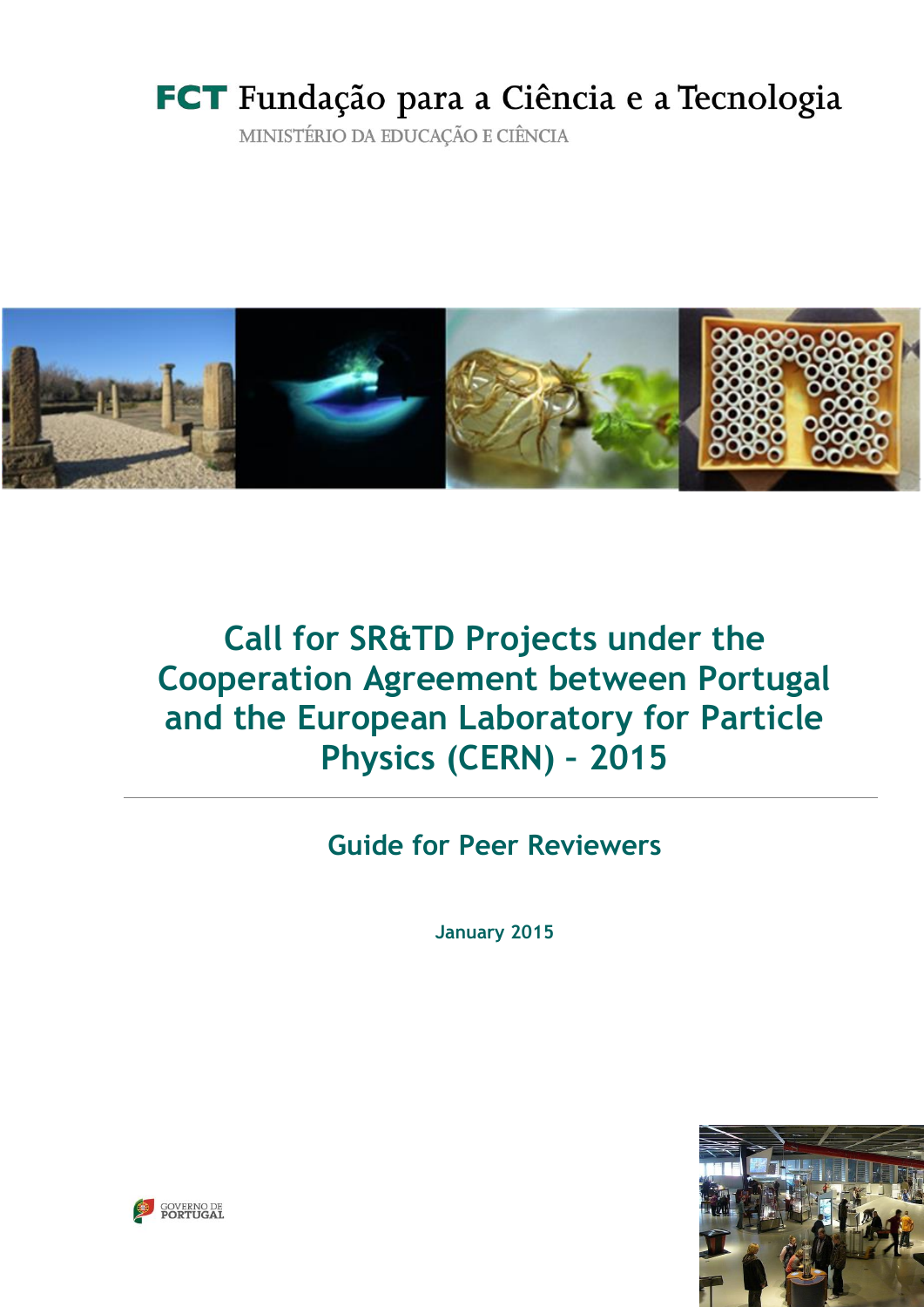# **TABLE OF CONTENTS**

|                    | <b>INTRODUCTION</b><br>$\overline{\phantom{a}}$                         |  |
|--------------------|-------------------------------------------------------------------------|--|
|                    |                                                                         |  |
| 2.                 | The 2015 CALL FOR SR&TD PROJECTS - CERN3                                |  |
|                    |                                                                         |  |
|                    |                                                                         |  |
| 3 <sub>1</sub>     | <b>EVALUATION CRITERIA</b><br>$\overline{\phantom{0}}$ 6                |  |
| $\boldsymbol{4}$ . | EVALUATION PROCESS AND PROCEDURES 7                                     |  |
|                    |                                                                         |  |
|                    |                                                                         |  |
|                    |                                                                         |  |
|                    |                                                                         |  |
| 5.                 | <b>SCORING SYSTEM 11</b>                                                |  |
| 6.                 | CONFIDENTIALITY AND CONFLICT OF INTEREST<br>$\overline{\phantom{1}}$ 12 |  |
|                    |                                                                         |  |
|                    |                                                                         |  |
| $\mathbf{7}$ .     | <b>GLOSSARY AND TRANSLATIONS</b> 14                                     |  |
|                    |                                                                         |  |
|                    |                                                                         |  |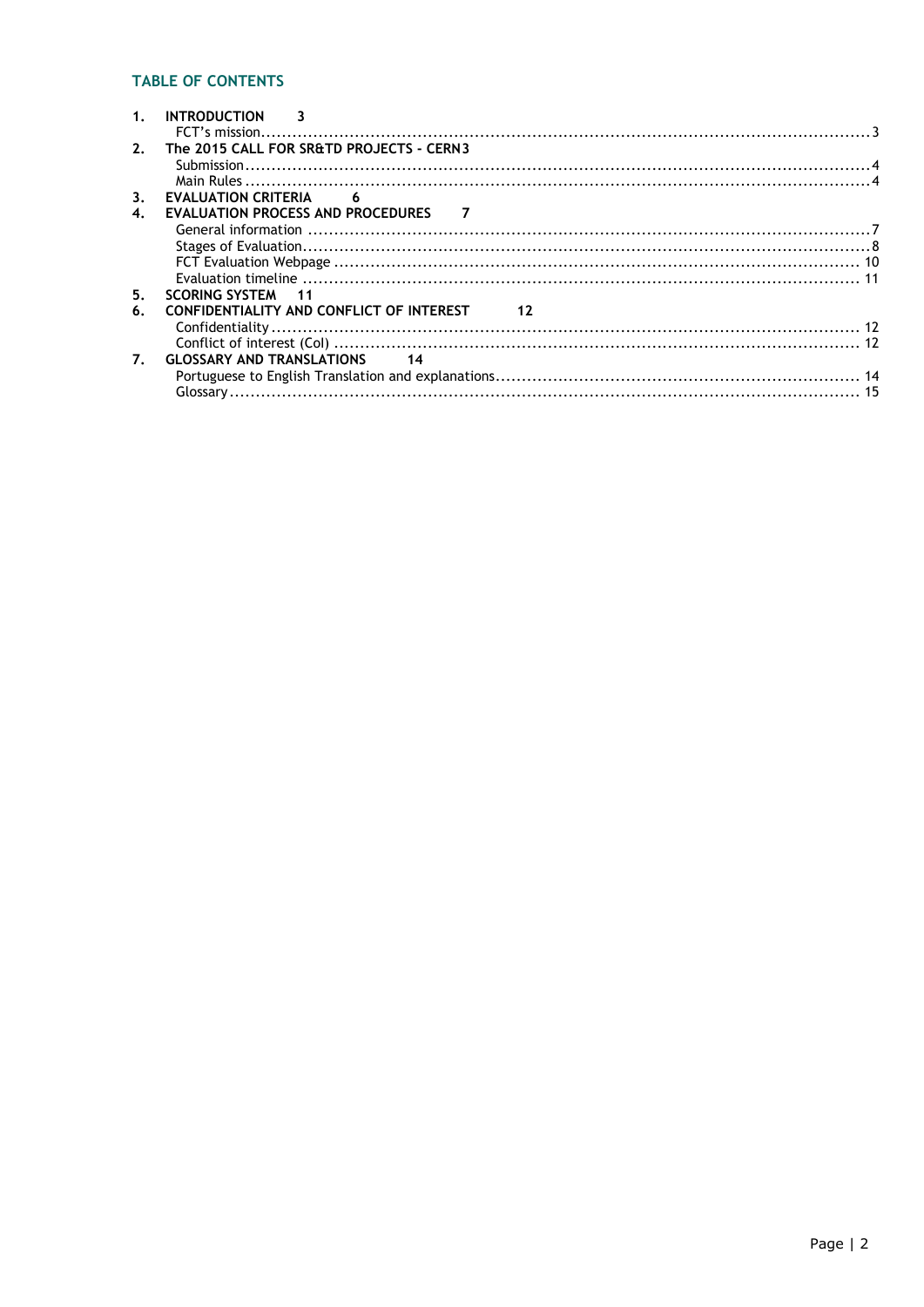# **1. INTRODUCTION**

## **FCT's mission**

*Fundação para a Ciência e a Tecnologia*, I.P. (FCT), the Portuguese Foundation for Science and Technology, is the public agency responsible for implementing the Portuguese government's policy on Science and Technology.

As of August 1997, FCT succeeded the previous national funding agency, JNICT, created in the 1980s.

FCT's mission is to continuously promote the advancement of scientific and technological knowledge in Portugal, by exploring opportunities in any scientific or technological domain to attain the highest international standards in the creation of knowledge, to stimulate the dissemination of this knowledge and its contribution to improve education, health, the environment, and the quality of life and well-being of citizens and society.

This mission is accomplished through peer-review-based funding of applications presented by institutions, research teams or individuals in public calls, through cooperation agreements and other forms of partnerships with universities as well as other public or private institutions, both in Portugal and abroad.

FCT's main functions are:

- to promote, finance, accompany and evaluate science and technology institutions, programmes, projects and qualification of human resources;
- to promote and support infrastructures for scientific research and technological development;
- to promote the dissemination of scientific and technological culture and knowledge;
- to stimulate maintenance of up to date science and technology information sources, as well as their strengthening, availability and interconnections.

FCT funds all areas of knowledge, including exact, natural and health sciences, engineering, social sciences and humanities.

# **2. THE 2015 CALL FOR SR&TD PROJECTS - CERN**

The Public Announcement of the Call is published on the FCT website and disseminated by a mass email to all researchers registered on FCT databases.

This Call aims to finance SR&TD projects in the field of the High Energy Physics, and other relevant fields for the Portuguese participation in the European Laboratory for Particle Physics (CERN), with scientific collaborations recognized by CERN, as well as technologybased projects in applied sciences with collaborations in activities supported by the same laboratory.

Priority should be given to the projects with long-term collaborations with CERN or with the use of its experimental facilities.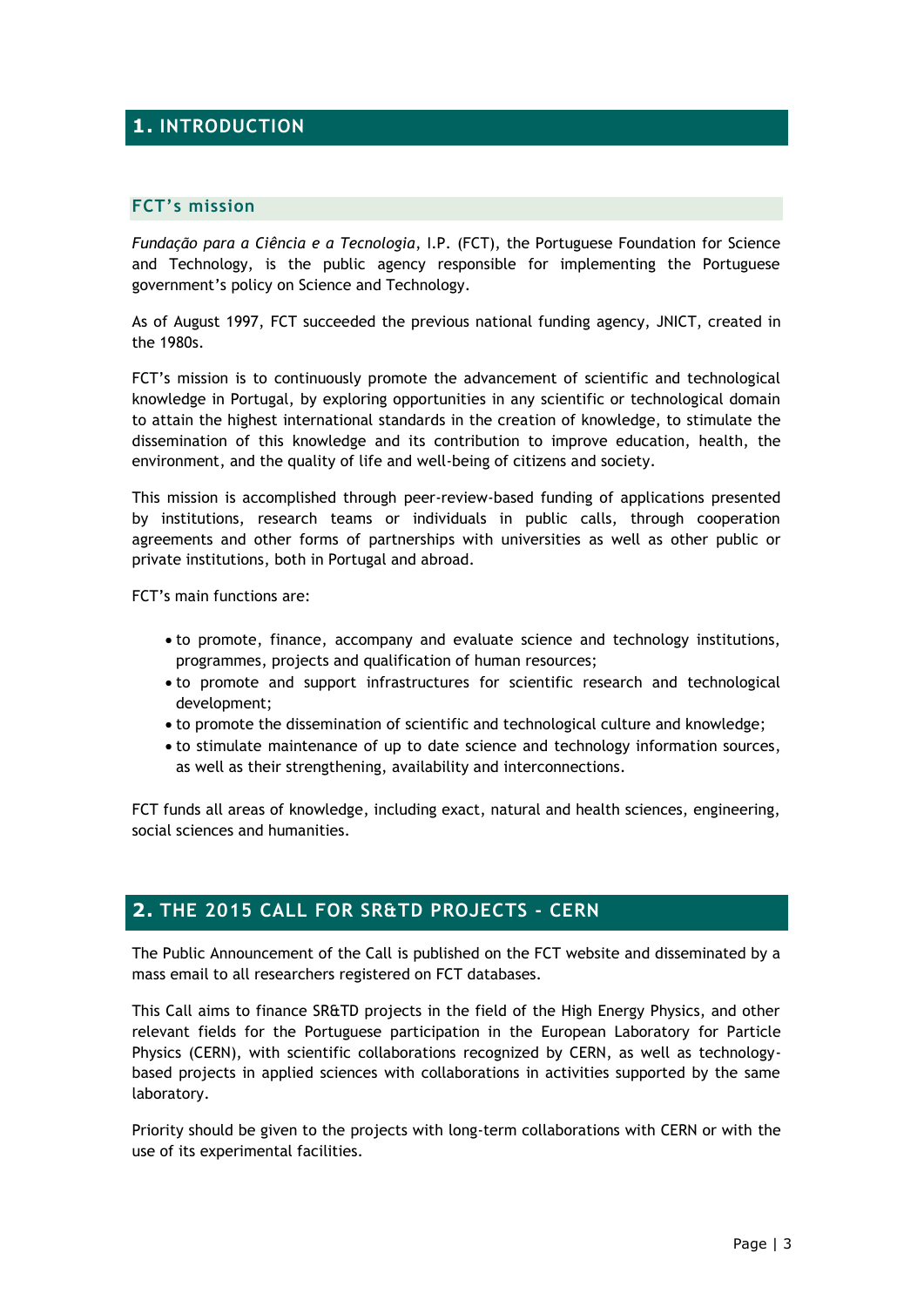It should also be privileged projects that foster the technology transfer generated at CERN, or actions that promote the execution of research and experimental development projects with the participation of companies, in collaboration with CERN.

## **Submission**

Applications are submitted online via a specially designed [FCT Web application.](https://concursos.fct.pt/projectos/)

The Principal Investigator (PI) should indicate up to 4 keywords which characterise the proposed scientific activity. This will facilitate the assignment of applications to specific reviewers.

It should be emphasized that **each researcher can only submit one proposal as PI**.

# **Main Rules**

According to the Regulations governing access to funding of Scientific Research and Technological Development projects:

- The content of the application **should be written in English**, and a Portuguese version of the Title and the Summary are also required.
- Projects whose approval would make the PI or any member of the team exceed 100% full time equivalent (FTE) of time dedicated to FCT research projects will not be funded. This condition is to be verified by FCT.
- Each PI should have a minimum of 35% of his/her time allocated to the project. For the remaining research team members a minimum percentage of 15% applies (these conditions are automatically verified during submission of the application).
- The **funding conditions** for this Call establish 24 months as maximum duration of the grant, eventually extended up to 36 months.
- The recipient entities and the PI must agree to comply with the applicable national and European community norms, namely as regards competition, environment, equal opportunity and gender, and public contracting whenever applicable. In cases of projects involving:
	- Animal experimentation the PI must vouch for the research team's compliance with EU directives and the relevant Portuguese laws regarding the protection of animals used for experimental and other scientific purposes;
	- Regarding the donation, procurement, testing, processing, storage, distribution and preservation of human tissues and cells, the PI must vouch for the research team's compliance with EU directives and the relevant Portuguese laws on standards of quality and safety;
	- The dissemination strategy of research outputs of the projects, including considerations of open access, shall be taken into account in the evaluation.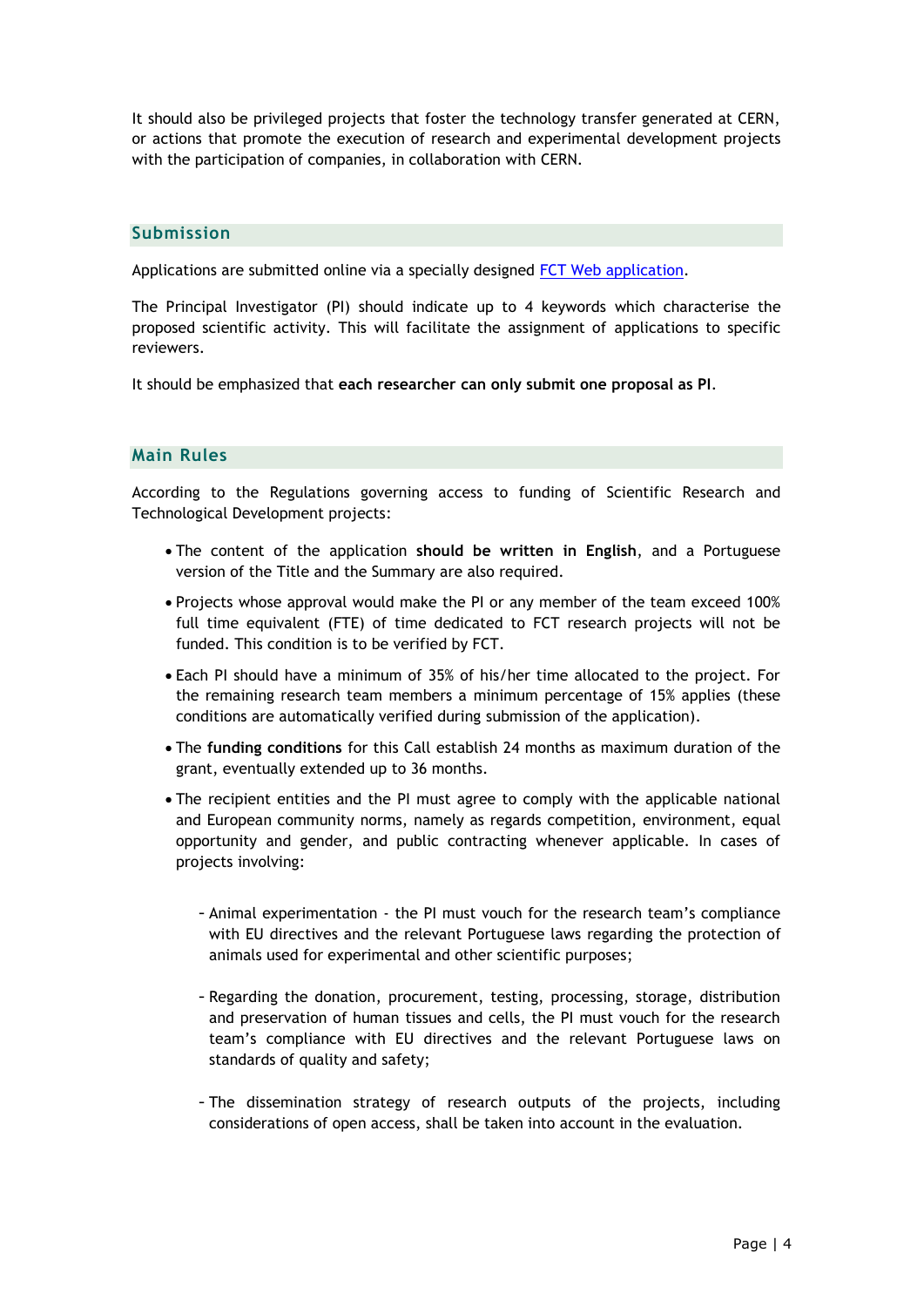- Funded items (cf. [Regulations\)](http://www.fct.pt/apoios/projectos/regulamento.phtml.en):
	- **Human Resources,** including grants associated with the project (not applicable to public servants) or contracts specially signed for the project; grants within research projects may be of the following types (whose nature is explained in section [Glossary and Translations](#page-13-0) of this guide):
		- $\cdot$  BCC [Invited Scientist Grant](http://www.fct.pt/apoios/bolsas/regulamento.phtml.en#BCC)
		- ◆ BPD [Post-doctoral Grant](http://www.fct.pt/apoios/bolsas/regulamento.phtml.en#BPD)
		- ◆ BI [Research Grant](http://www.fct.pt/apoios/bolsas/regulamento.phtml.en#BI)
		- BIC [Scientific Initiation Grant](http://www.fct.pt/apoios/bolsas/regulamento.phtml.en#BIC)
		- BTI [Research Technician Grant](http://www.fct.pt/apoios/bolsas/regulamento.phtml.en#BTI)

For all grant schemes, the monthly amount to be paid to the grant holder is fixed and established by FCT. The cost considered in each application automatically assumes the authorized monthly cost of the grant, with the number of months fixed by the PI.

Salaries of public servants are not funded.

- **Missions**;
- **Consultants**;
- **Acquisition of goods and services and other current expenses** directly related to execution of the project, and the intervention of licensed auditors or accountants;
- **Registration of patents, copyrights, utility models and designs**, national models or brands associated with other forms of intellectual property, namely fees, prior art searches and consultants' fees;
- **Adaptation of buildings and facilities** when essential to carrying out the project including installation of equipment and other resources, provided that these costs do not exceed 10% of the total eligible cost of the project. The percentage bound in this item is automatically checked by the submission tool. Applications cannot be locked if this condition is not verified.
- **Acquisition of scientific and technical instruments** essential to the project and which shall remain attached to the project during the period of its execution.
- **Overheads** up to 20% of the funding for direct costs. The percentage bound in this item is automatically checked by the submission tool. Applications cannot be locked if this condition is not verified.
- All members of the research team involved in the application must submit their CV in English and follow a set of rules when writing it (cf. [Guide for the Elaboration and](http://www.fct.pt/apoios/projectos/concursos/2014/docs/ApplicationGuide_C2014_en.pdf)  [Submission of R&D Project Applications\)](http://www.fct.pt/apoios/projectos/concursos/2014/docs/ApplicationGuide_C2014_en.pdf).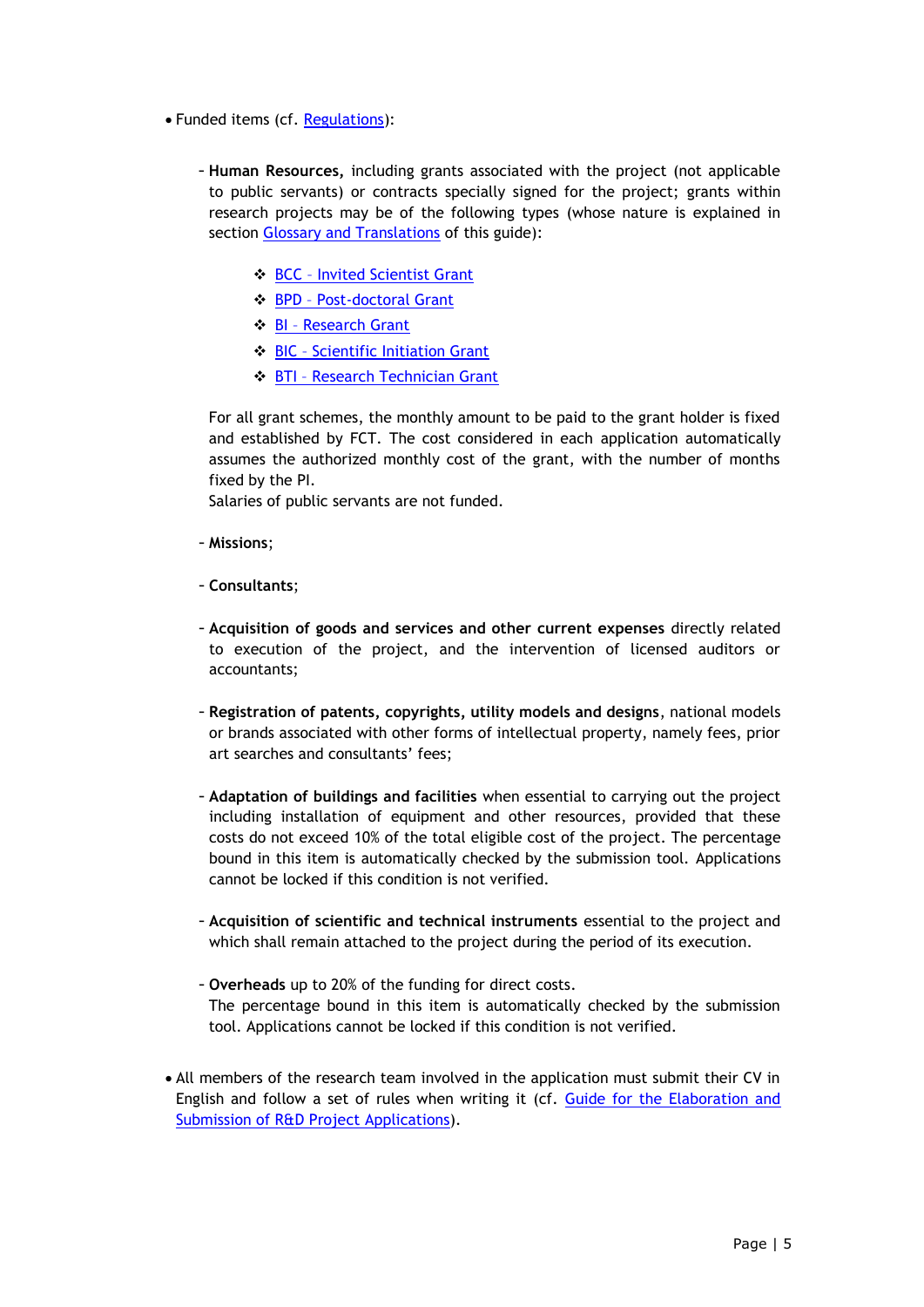# **3. EVALUATION CRITERIA**

The evaluation and selection process is based on the following main five review criteria:

- A. Scientific merit and innovative nature of the project from an international standpoint;
- B. Scientific merit of the research team;
- C. Feasibility of the work plan and reasonability of the budget;
- D. Contribution to the body of knowledge in the field and improvement in the competence of the scientific community;
- E. Potential economic value of the technology

Application of these criteria shall take into account, among other considerations, the following:

## A. For **criterion A**:

- i.) Relevance and originality of the project proposed (based on the state-of-the art in a given scientific area and previous work done by the proposing team);
- ii.) Methodology adopted for carrying out the project;
- iii.) Expected results and their contribution to scientific and technological knowledge;
- iv.) Resulting publications and articles;
- v.) Contribution towards promoting and disseminating science and technology;
- vi.) Production of knowledge that can contribute to benefits to society or to the business sector.
- B. For **criterion B**:

-

- i.) Scientific productivity of the team evaluated according to criteria accepted internationally by the different scientific communities (ranging from references to publications and citations in published works as used by the basic and engineering sciences, to performance and artistic work in the arts, or monographs and books in the humanities and social sciences);
- ii.) Abilities and skills to adequately execute the proposed project (team configuration, PI's qualifications);
- iii.) Ability to involve young researchers in training;
- iv.) Availability of the team and non-duplication of objectives in relation to other projects underway;
- v.) Degree of internationalization of the team;
- vi.) Degree of success in previous projects of the PI (in the case of young PIs, this requirement must be assessed based on the potential revealed by the PIs curriculum vitae in the absence of prior concrete accomplishments);
- vii.) Level of commitment of any companies participating in the project (if applicable). $<sup>1</sup>$ </sup>

 $<sup>1</sup>$  The application overview has the indication if a participating entity is a for profit</sup> organization.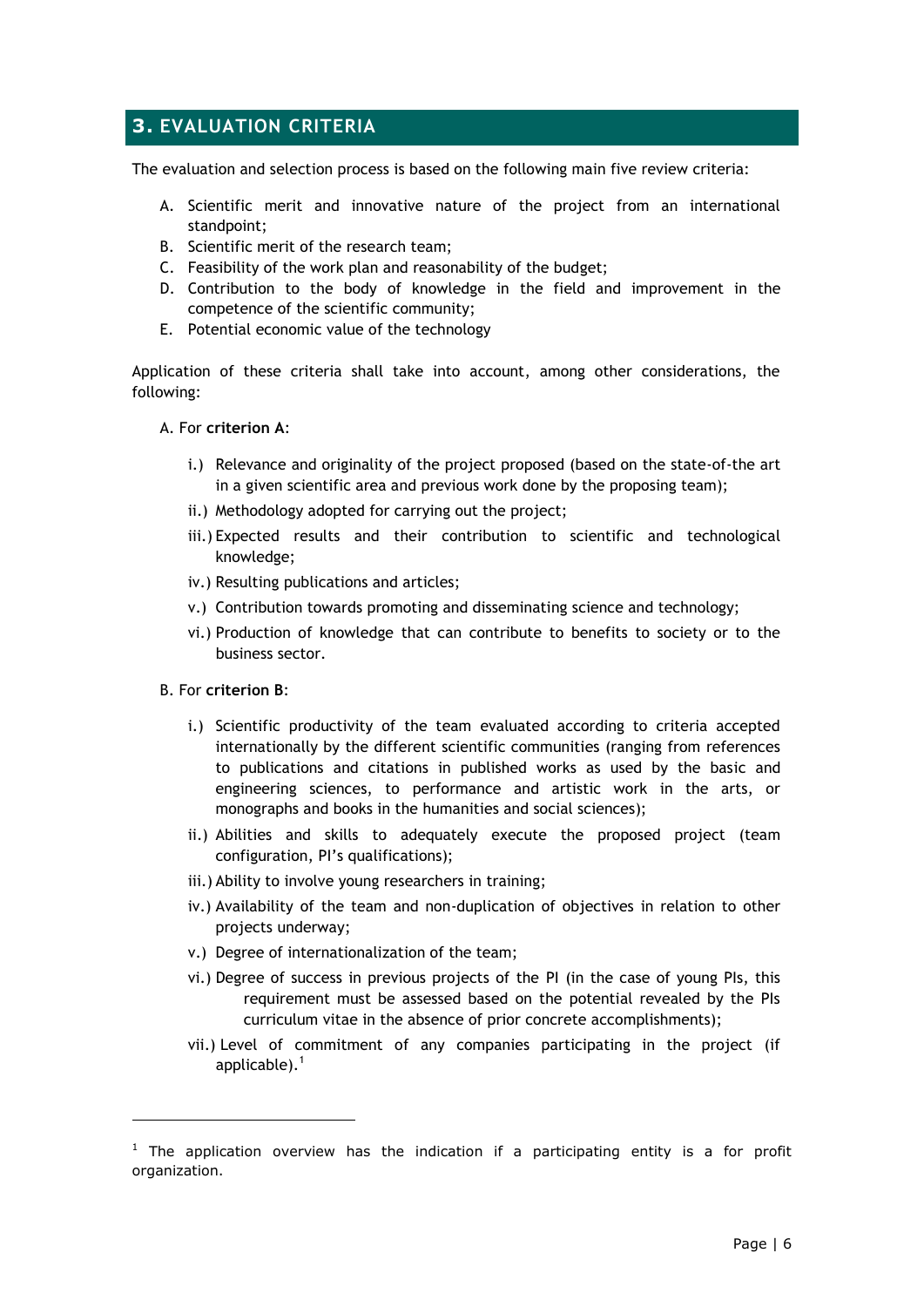- C. For **criterion C**:
	- i.) Organization of the project in terms of the proposed objectives and resources (duration, equipment, size of the team, institutional and management resources);
	- ii.) Institutional resources of the participating entities, in particular of the Principal Contractor (PC) (technical-scientific, organizational and managerial and, where appropriate, co-funding capacity on the part of companies).
- D. For **criterion D**:
	- i.) Contribution to the body of knowledge and competence of the National Science and Technology System (expected effects and results);.
- E. For **criterion E**:
	- i.) Potential economic value of the technology (if appropriate), namely in terms of its impact on the competitiveness of the national socio-economic system.

# **4. EVALUATION PROCESS AND PROCEDURES**

## **General information**

- **Applications will be assessed by an evaluation panel**.
- The evaluation panel consists of a number of experts appointed by the Board of Directors of FCT.
- The experts will be of recognized competence in the scientific areas of the applications to be evaluated.
- The panel is headed by the Panel Chair and its composition will be published on the FCT website.
- **Each application** will be remotely and individually evaluated by **two panel members.**  One of the panel members will be appointed as the **first reader** for the application.
- The distribution of the applications by the panel members will consider Potential Conflicts of Interest and the matching of scientific competences.
- Whenever a particular expertise is not covered by the panel members, external reviewers may be invited to provide an assessment of the application in consideration. The identification of the external reviewers will not made public.
- The first time a reviewer logs in the evaluation web page, he/she has to sign a [Confidentiality Statement,](#page-11-0) and prior to every individual online review all panel members have to sign an acknowledgement of the Terms of Reference for the evaluation exercise.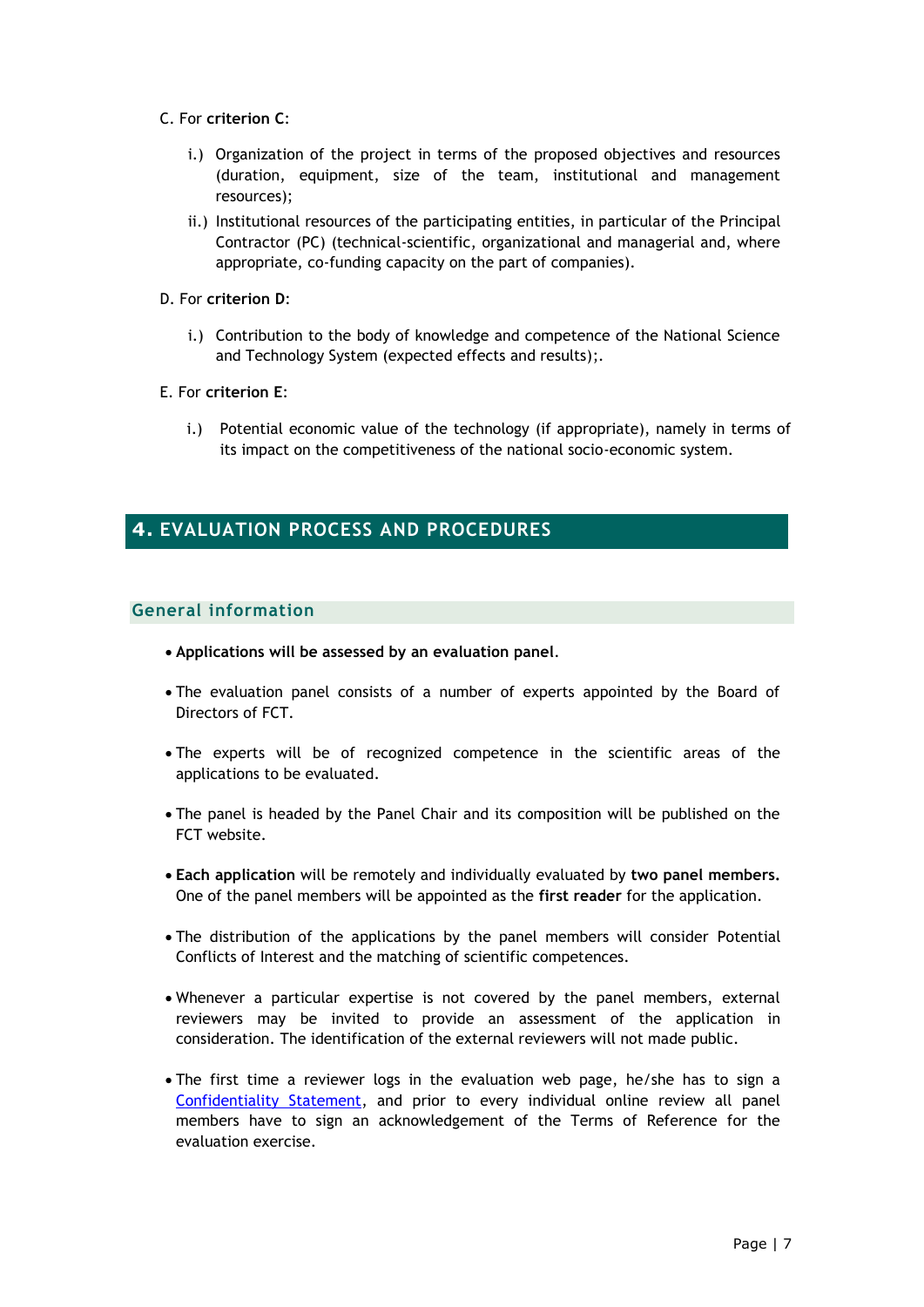- During the panel meeting, **all** applications will be discussed, **a ranking list will be prepared** and a **panel evaluation** for each application will be produced.
- The panel must issue a **panel meeting report** on its activities.
- There is an allocated FCT team for the evaluation panel which is the contact point for the reviewers.

### **Stages of Evaluation**

Evaluation of the research applications involves the following stages:

**Setting-up Evaluation Panel**

- The constitution of the evaluation panel will take into consideration the number of applications, a good gender balance as well as a fair geographic and institutional distribution of evaluators; the involvement of experts from industry, active in research, may also be considered.
- The panel chair will be a regular member of the panel with the added duties of moderating the panel meeting and conveying the results of the discussions to the Board of Directors of FCT. The Panel Chair will have a reduced number of proposals to evaluate.
- The panel members might be asked to give support to FCT during the period spanning from the evaluation meeting to the final decision (e.g, review of eventual preliminary hearings comments presented by the PI).

#### **Pre-Meeting Activities (Individual Reviews)**

- Each application will be remotely and individually evaluated by **two panel members**.
- **Both panel members must submit their individual evaluation** for each proposal in the Individual Evaluation Form and lock the review.
- Reviewers must submit their assessment for each proposal in the **Individual Evaluation Form**, including:
	- the rating and comments for each of the five evaluation criteria;
	- an overall rating of the project;
	- a general comment on the application;
	- funding recommendation, without specifying the amount;
	- confidential comments to the evaluation panel, if necessary.

The assessment should take into account the following **guidelines**:

- the explanatory comment for each criterion should be succinct but substantial. This comment should address the relative importance of the criterion and the extent to which the application actually meets the criterion;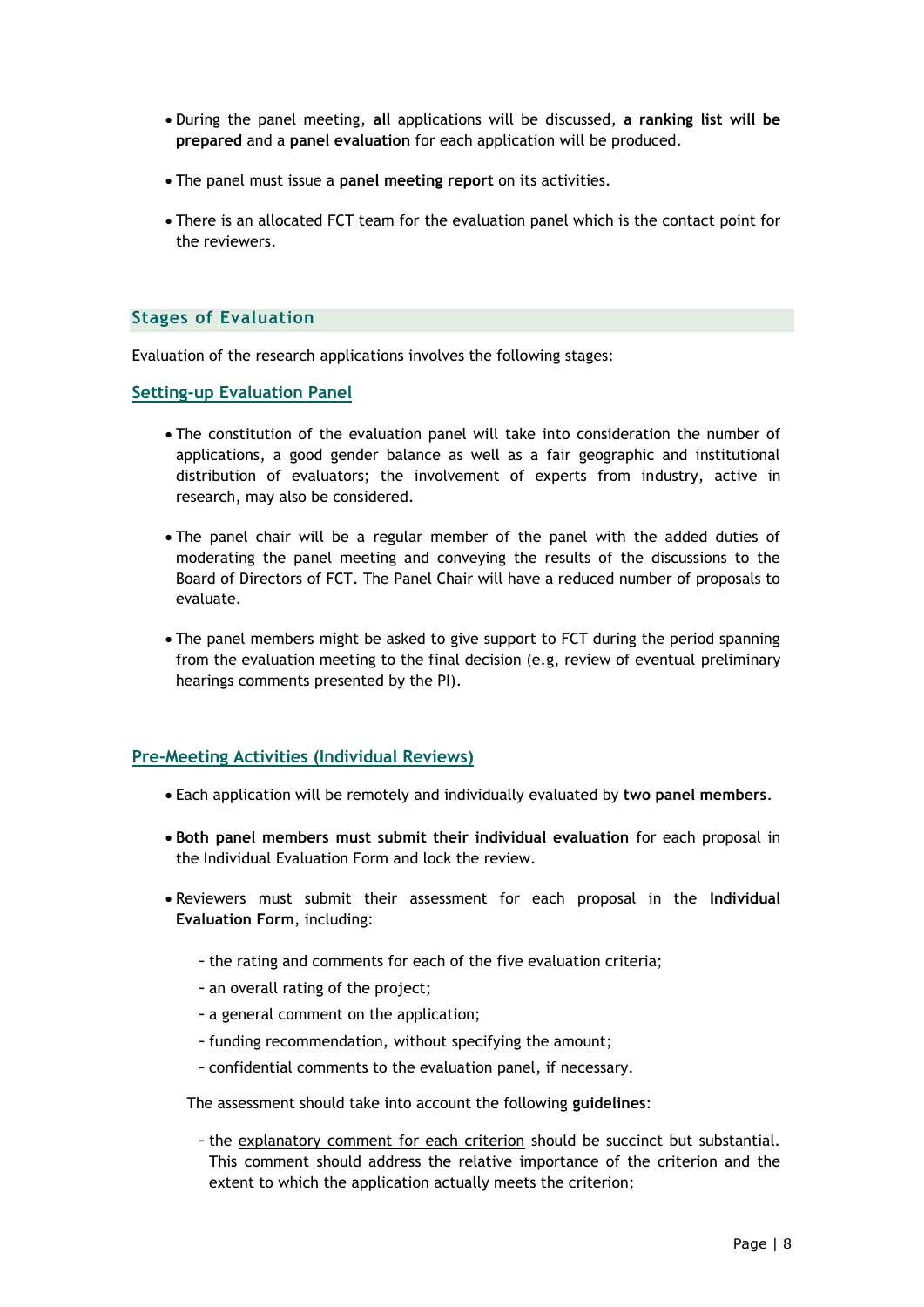- comments should also be impeccably polite. If so decided by the panel, the comments may be reproduced totally or partially in the feedback to applicants.
- the overall rate of the project should be based on the reviewer's own judgment of the merit of the overall application without resorting to any sort of quantitative algorithms;
- the global explanatory comment for the project should be substantial and fully explain the reviewer's judgment on the application stating recommendations regarding the research work and the project organization;
- possible modifications to the work plan may be recommended, with proper justification;
- confidential comments to the evaluation panel may be provided;
- comments and grades should be in agreement and support each other.

**Both ratings and comments are critically important.** The individual review ratings and comments are the starting point for the panel discussions and for the panel final rating.

 For each application, one of the panel members will be designated as the **first reader**. Based on the two individual reviews, the first reader will submit and lock a proposal for the **Compilation Report**<sup>2</sup> **before the panel meeting**.

# **Meeting Activities (Panel Evaluation)**

- During the panel meeting all applications of the panel and their evaluation reports will be available to all panel members and must be discussed by the panel.
- It is the duty of the **evaluation panel** to:
	- elaborate the **Panel Evaluation** for each application (to be transmitted to the applicants) based on the Compilation Report and panel discussions;
	- generate a **Ranking List** of all evaluated applications.
	- prepare a **Panel Meeting Report** with a summary of the meeting and comments regarding the evaluation process;
	- close the panel.
- The first reader submits the panel assessment (comments to be transmitted to the applicants) in the **Panel Evaluation Form**, including:
	- the rating and the comments for each of the five criteria to be transmitted to the PI;
	- the overall rating of the project, to be transmitted to the PI;
	- a general comment on the application to be transmitted to the PI;
	- recommended amount for funding to be transmitted to the PI (when the application is recommended for funding).
	- confidential comments to FCT, if necessary.

-

<sup>2</sup> Consensus Report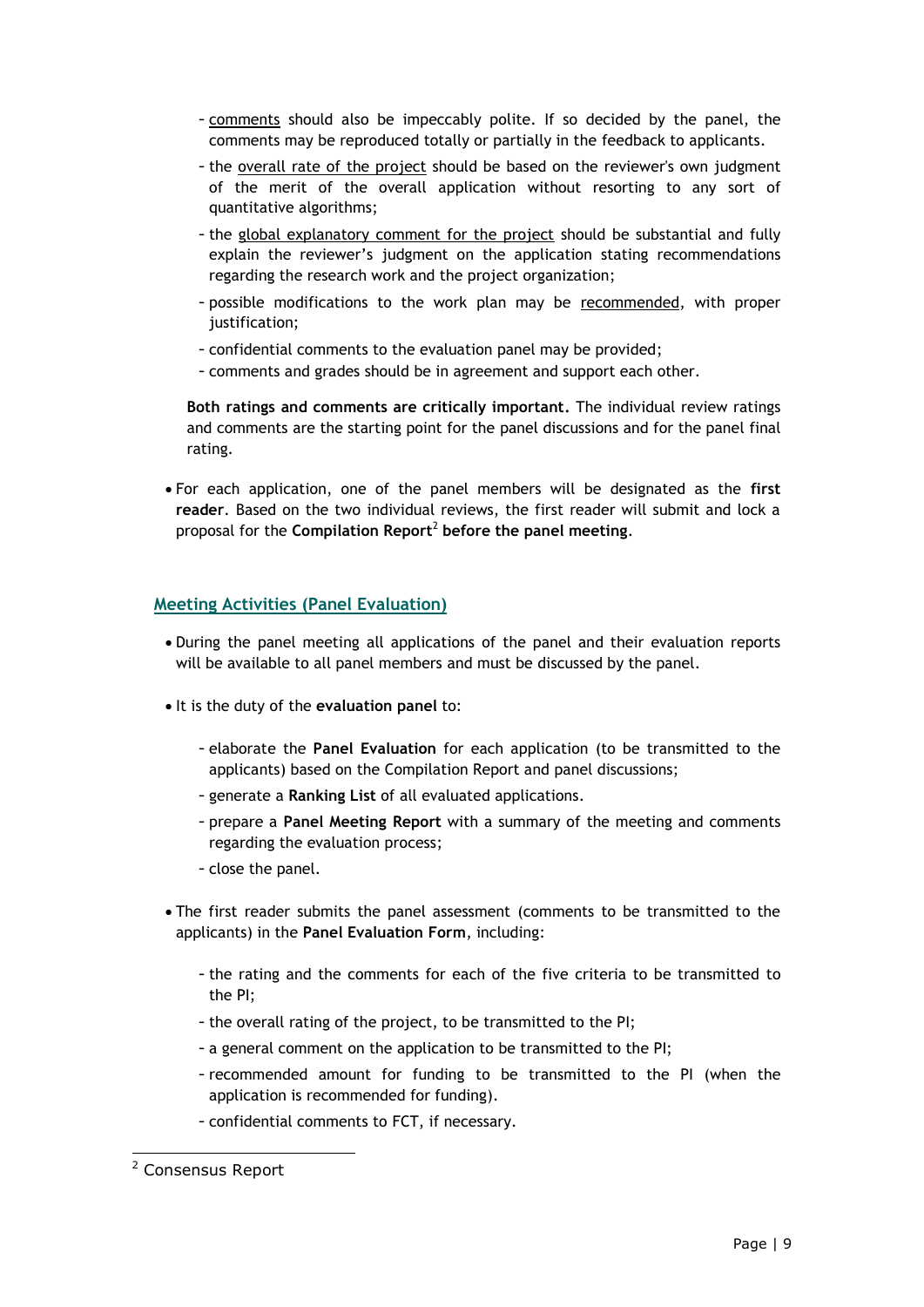- The final panel assessment should take into account the following guidelines:
	- All comments including the general comment, should take the form of a statement with respect to the criteria under evaluation and specify the key strengths and weaknesses (if any).
	- Panel Members shall:
		- o avoid comments that give a description or a summary of the application;
		- $\circ$  avoid the use of the first person or equivalent: "I think..." or "This reviewer finds…";
		- $\circ$  always use dispassionate and analytical language: avoid dismissive statements about the PI, the proposed science, or the scientific field concerned;
		- o avoid asking questions, as the PI will not be able to answer them;
		- $\circ$  evaluate the proposed work as presented and not the work you consider should have been proposed.
- The **Panel Meeting Report**, with a summary of the meeting and comments regarding the evaluation process, should be organized in two main parts:

**Part I – Evaluation**, including, but not limited to:

- working methodology adopted by the panel;
- identification of potential Conflicts of Interest issues and their resolution.

**Part II – Confidential Recommendations to FCT**, on the various aspects of the evaluation that might help FCT to improve procedures in future calls. Please refer, among other considered important:

- comments and criticism on the application form, with suggestions for possible improvements;
- comments on the material available to the panel members, in particular the guide for Peer Reviewers;
- strong and weak aspects of the evaluation web application;
- strong and weak aspects of the FCT team;
- strong and weak aspects on logistic aspects (travel, hotel, meeting).

This **report must be signed by all evaluation panel members**.

# **FCT Evaluation Webpage**

The username and password sent to each individual reviewer gives access through <https://sig.fct.pt/evaluation/> to the list of projects under evaluation by the corresponding reviewer. Please see the Instructions on the top of the menu.

For each application, the following is available and indispensable:

• a statement on Conflict of Interest;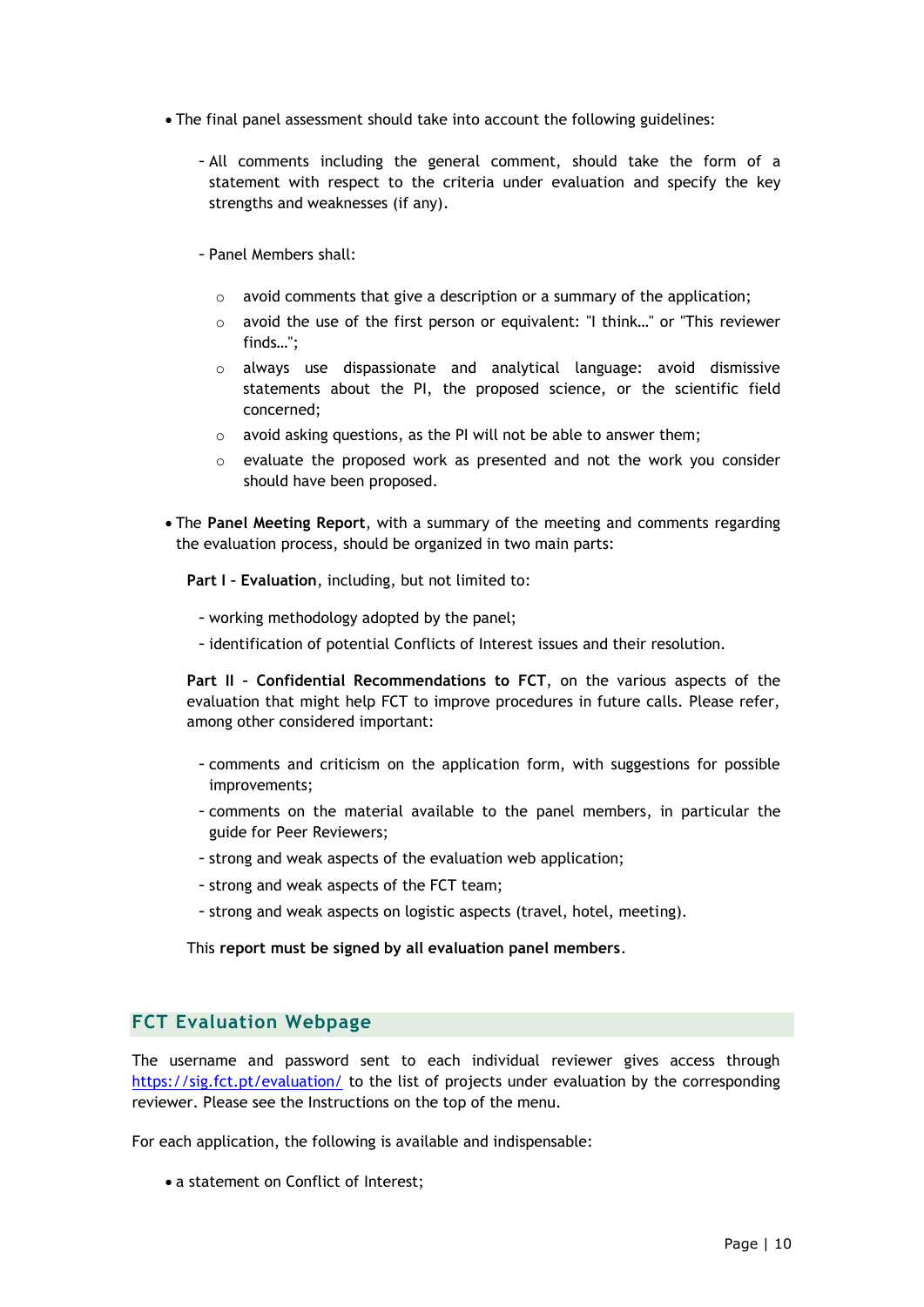- all information submitted in the application form. In this form, the name of each team member has a link to his/her CV and the financed projects by the same PI have a link to the project description and results;
- the information in the application form can be printed and a pdf file can be generated with it. See the links on "Print this page" and "Instructions to view and print this page" for this purpose.
- different applications by the research team members (even in different scientific areas), for the sake of detecting superposition of objectives or resources;
- the Individual and Compilation Report Forms;
- the possibility to SAVE the submitted evaluation report. This means that the uploaded information will be kept for future revision;
- the need to LOCK the submitted evaluation report. This means that the reviewer will no longer be able to modify the uploaded information.
- an indication of the work done and yet to be done by the reviewer.

# **Evaluation timeline**

The evaluation timeline is established by FCT's Board of Directors and conveyed to the evaluation panel chair and members. The date of the final meeting of the evaluation panel is established in advance by FCT that carries out all logistic arrangements.

# **5. SCORING SYSTEM**

The FCT grant application scoring system uses a 9-point scale (1 – minimum; 9 – maximum).

**Each of the five criteria** is rated using this 9-point scale with whole numbers only (no decimal ratings). Reviewers have to identify strengths and weaknesses (if any) for each criterion and should provide context for their comments based on the application.

Reviewers give an **overall rating** to each application which is based on their own judgment of the merit of the overall application without resorting to any sort of quantitative algorithms. **The overall rating should reflect the reviewer's overall evaluation, not a numerical average of individual criterion scores**. An application does not need to be strong in all criterion scores to be judged likely to have major impact. The overall rating is also expressed as a scope mark from 1 to 9. Reviewers should provide a paragraph summarizing the factors that informed their overall rating.

Each review criterion should be assessed based on how important each review criterion is to the work being proposed. As a result, a reviewer may give only moderate scores to some of the review criterion but still give a high overall impact/priority score because the one review criterion critically important to the research is rated highly; or a reviewer could give mostly high criterion ratings but rate the overall impact/priority score lower because the one criterion critically important to the research being proposed is not highly rated.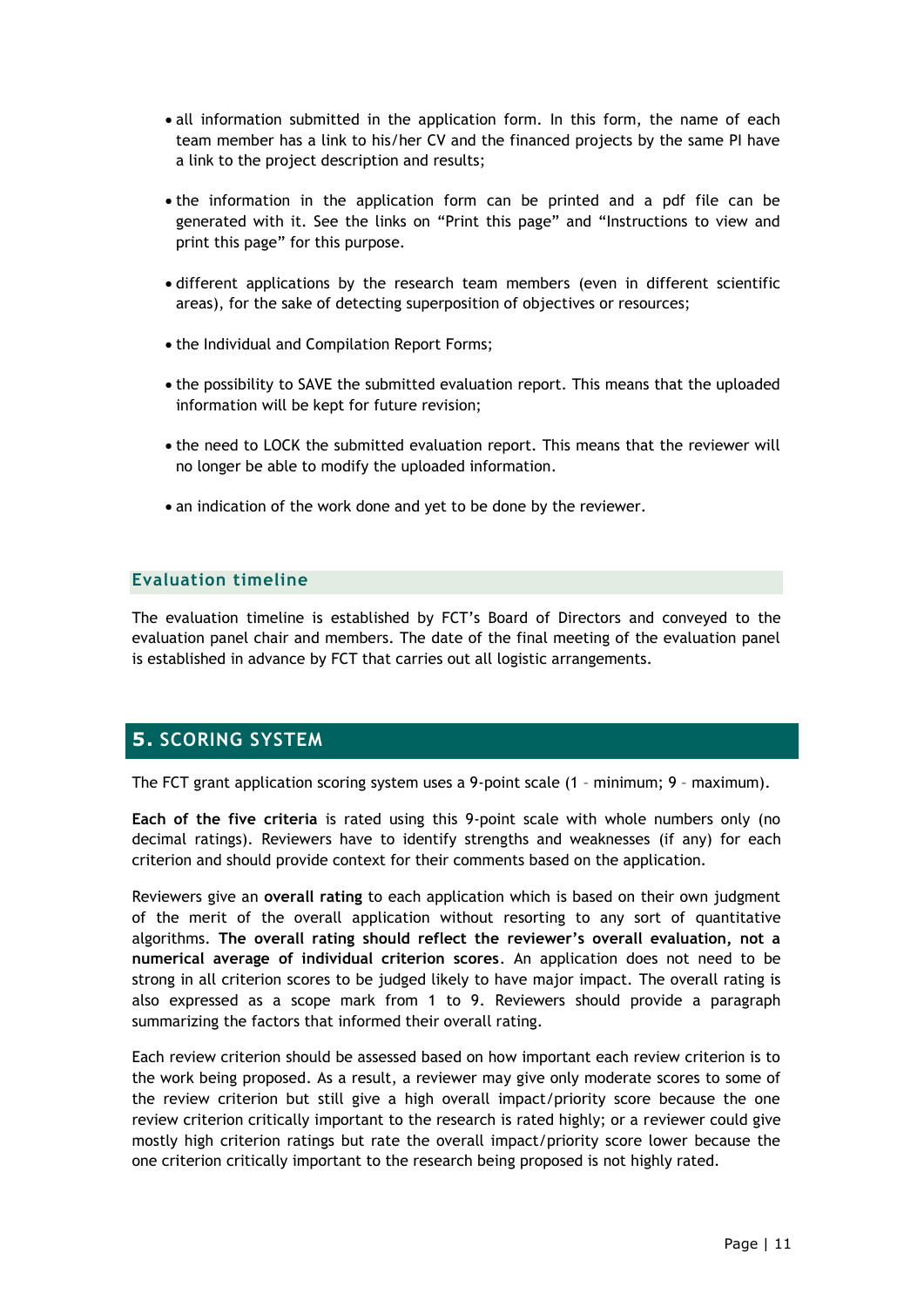Accordingly, the ranking of **applications with the same overall rating** takes into account the following order of importance for each criterion:

- A 35%
- B 25%
- $C 15%$
- D 15%
- E 10%

In case of equality, the locking date of the proposals in the FCT's electronic system will be taken into consideration for the raking list.

# **6. CONFIDENTIALITY AND CONFLICT OF INTEREST**

# <span id="page-11-0"></span>**Confidentiality**

The confidentiality of written applications must be protected. All reviewers involved in the evaluation are asked not to copy, quote or otherwise use material contained in the applications. All reviewers are requested to sign a statement of confidentiality relative to the contents of the project applications and to the results of the evaluation.

The text to be accepted, which appears the first time each reviewer uses his/hers username and password to access the evaluation area, is the following:

## STATEMENT OF CONFIDENTIALITY

Thank you for accepting to participate in the scientific evaluation of Research Projects submitted to the Portuguese Foundation of Science and Technology (*Fundação para a Ciência e a Tecnologia*, I.P.) – FCT.

The reader of this message pledges, on his/her honour, not to quote or use in any way, the contents of the project applications, nor to make available, other than to FCT or the evaluation panel, the results of the evaluation of project applications.

# **Conflict of interest (CoI)**

Reviewers that have submitted any **applications to the present Call**, both as PI or team member, **have to decline** participating in the evaluation process.

Circumstances that could be interpreted as a **disqualifying conflict of interest** are laid down in the following criteria:

- 1. First-degree relationship, marriage, life partnership, domestic partnership;
- 2. Personal interest in the application's success or financial interest by persons listed under no.1;
- 3. Current or planned close scientific cooperation;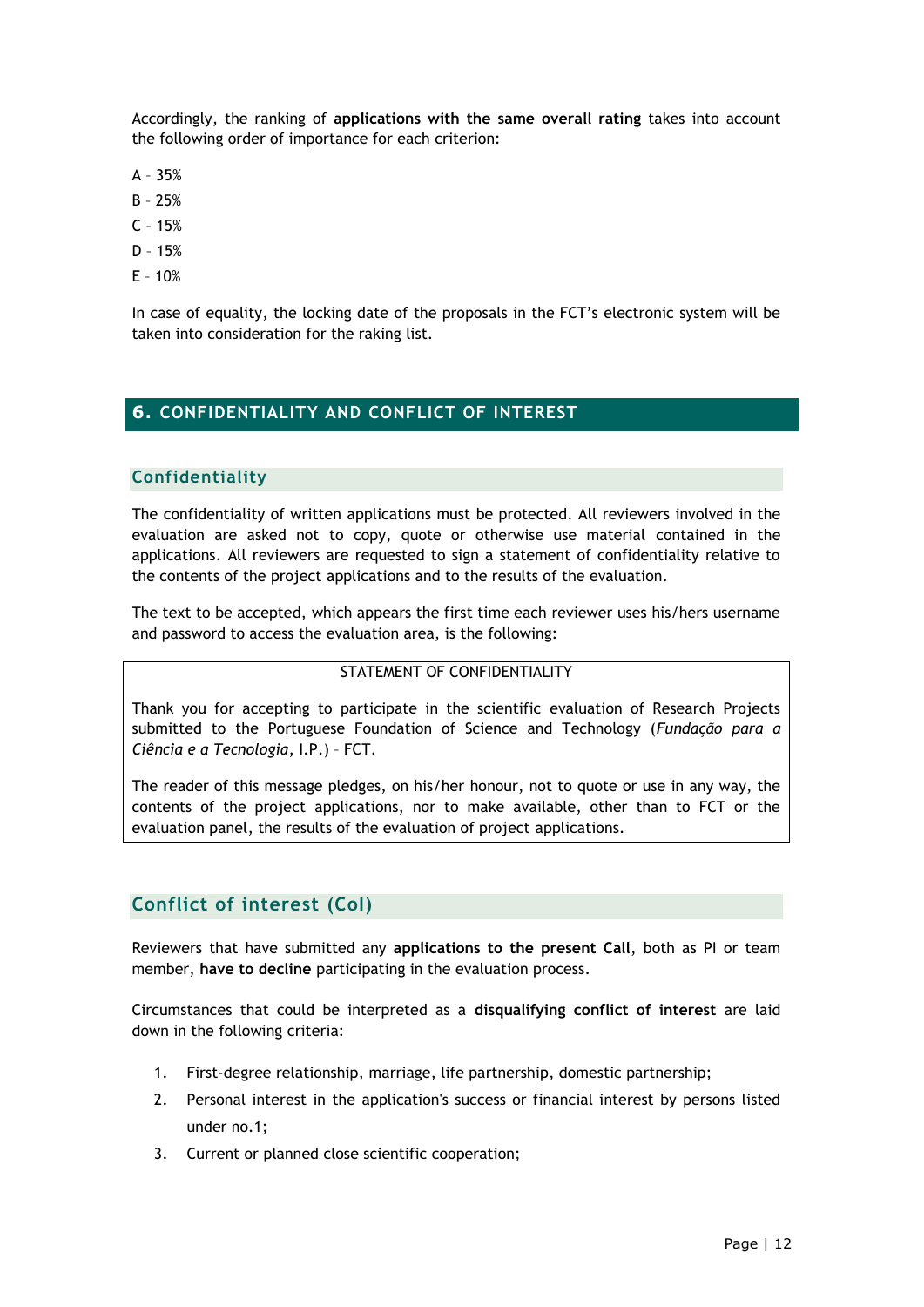- 4. Dependent employment relationship or supervisory relationship (*e.g.* teacherstudent relationship up to and including the postdoctoral phase) extending five years beyond the conclusion of the relationship;
- 5. The affiliation or pending transfer to the Principal Contractor or to a Participating Institution;
- 6. Researchers who are active in a council or similar supervisory board of the applying institution are excluded from participating in the review and decision-making process for applications originating from this institution;

**A potential conflict of interest** may exist, even in cases not covered by the clear disqualifying conflicts indicated above, in the following circumstances:

- 7. Relationships that do not fall under no. 1, other personal ties or conflicts;
- 8. Financial interests of persons listed under no. 7;
- 9. Participation in university bodies other than those listed under no. 6, e.g. in scientific advisory committees in the research environment;
- 10. Research cooperation within the last three years, e.g. joint publications;
- 11. Preparation of an application or implementation of a project with a closely related research topic (competition);
- 12. Participating in an on-going scientific or inter-personal conflict with the applicant(s).

Before starting the evaluation of each application, and in order to be able to access the evaluation form, the individual reviewer needs to complete a CoI Declaration, as follows:

## **Conflict of Interest Declaration**

Please state:

- No. I have no conflict
- Yes, I have a strong conflict (see **Disqualifying CoI**)
- It is possible that I have a conflict (see **Potential CoI**)

Add any comments below.

The **individual reviewer** will not be able to proceed in case of a strong conflict of interest. In this case the individual reviewer is required to inform the FCT team of the situation, for project re-allocation. The final panel meeting report must mention all Potential CoI declared.

Should a CoI emerge for any **panel member**, the Panel Chair should solve it supported by the FCT team and make an explicit mention of it on the **panel meeting report**.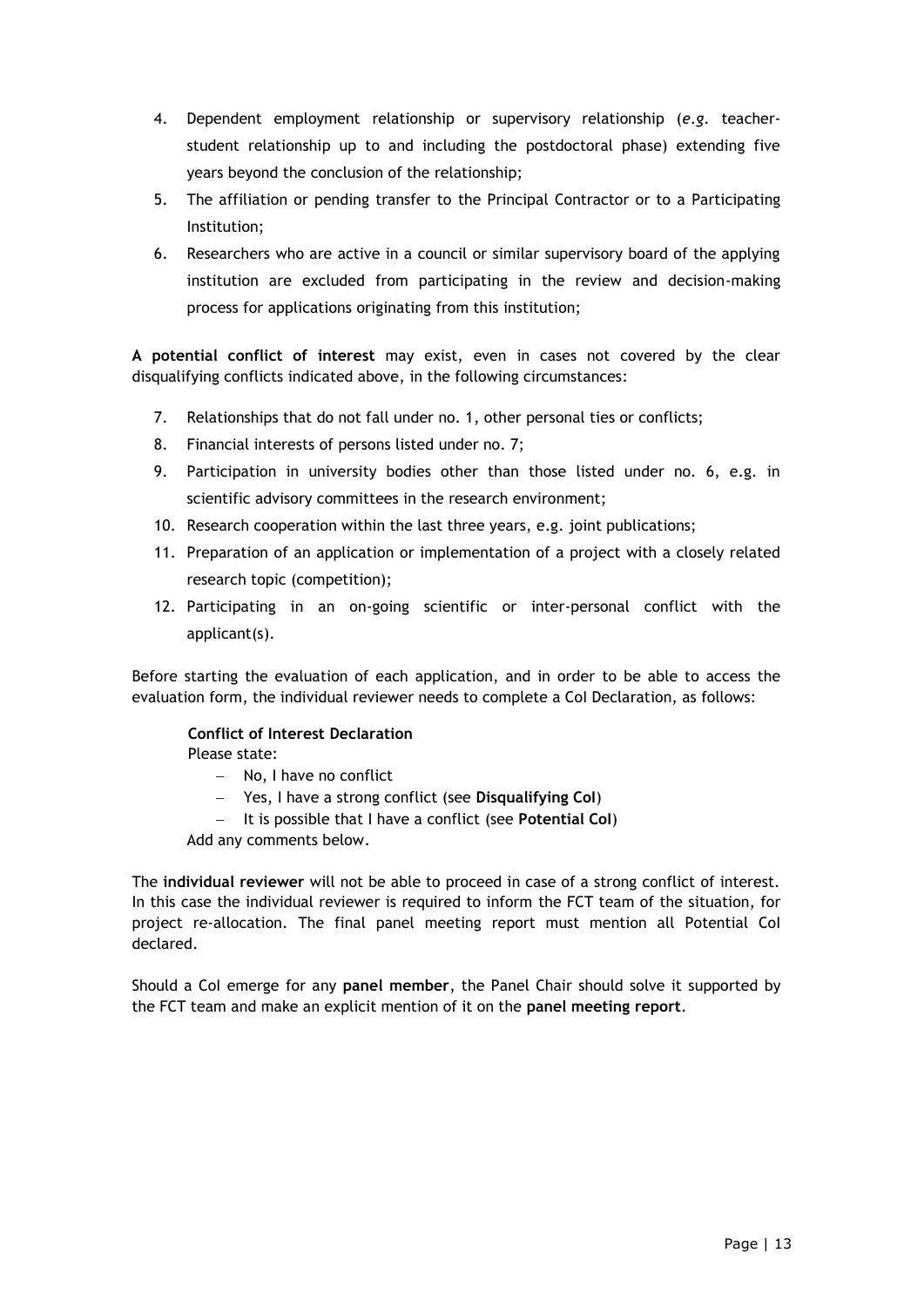# <span id="page-13-0"></span>**7. GLOSSARY AND TRANSLATIONS**

## **Portuguese to English Translation and explanations**

**Agregação** = Aggregation. This is an academic title. It attests

- i.) the quality of the academic, professional, scientific and pedagogical curriculum
- ii.) the capacity to carry out research work
- iii.) the capability to coordinate and carry out independent research work.

and is issued to PhD holders after a public exam by a jury. The exam is required by the candidates and takes places during two days.

**Doutoramento** = PhD, doctoral degree

**Mestrado** – Master's degree

- **Licenciatura** = BA (3, 4 or 5 years graduate course)
- **Bolsa** = Grant, fellowship
- **Bolseiro** = Grant Holder, fellow
- **BCC** = Bolsa de Cientista Convidado = Invited Scientist Grant
	- Invited scientist grants are designed for doctoral degree holders with scientific curricula of notable merit, for the purpose of developing and carrying out research activities in Portuguese science and technology institutions, including directing and coordinating of research projects.
	- The total duration of this type of grant can vary between one month and three years.
- **BPD** = Bolsa de Pós-Doutoramento = Post-doctoral Grant
	- Post-doctoral grants are intended for individuals who have already completed a doctoral degree, preferably within the last five years, for the purpose of carrying out advanced research in Portuguese or foreign scientific institutes of recognized merit.
- **BI** = Bolsa de Investigação = Research Grant
	- These research grants are available for bachelor, graduation or master degree holders for the purpose of obtaining scientific training in research projects or in Portuguese science and technology institutions.
	- These grants are, in principle, one year in length, renewable for up to a total of three years, and cannot be awarded for periods of less than three consecutive months.

**BIC** = Bolsa de Iniciação Científica = Scientific Initiation Grant